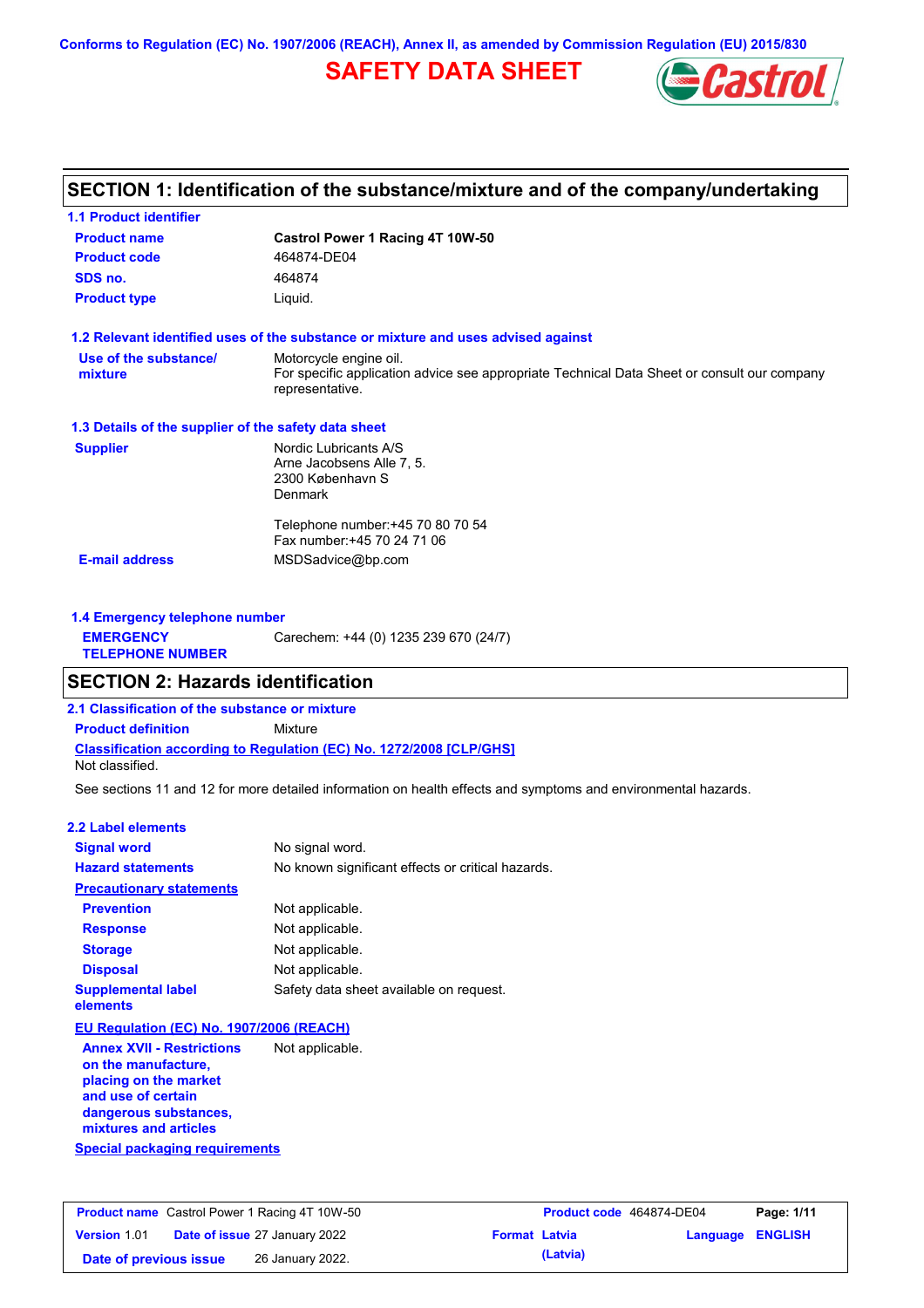### **SECTION 2: Hazards identification**

| <b>Containers to be fitted</b><br>with child-resistant<br>fastenings                                                     | Not applicable.                                                                                                                                                                                                          |
|--------------------------------------------------------------------------------------------------------------------------|--------------------------------------------------------------------------------------------------------------------------------------------------------------------------------------------------------------------------|
| <b>Tactile warning of danger</b>                                                                                         | Not applicable.                                                                                                                                                                                                          |
| 2.3 Other hazards                                                                                                        |                                                                                                                                                                                                                          |
| <b>Results of PBT and vPvB</b><br>assessment                                                                             | Product does not meet the criteria for PBT or vPvB according to Regulation (EC) No. 1907/2006,<br>Annex XIII.                                                                                                            |
| <b>Product meets the criteria</b><br>for PBT or vPvB according<br>to Regulation (EC) No.<br><b>1907/2006, Annex XIII</b> | This mixture does not contain any substances that are assessed to be a PBT or a vPvB.                                                                                                                                    |
| Other hazards which do<br>not result in classification                                                                   | Defatting to the skin.<br>USED ENGINE OILS<br>Used engine oil may contain hazardous components which have the potential to cause skin<br>cancer.<br>See Toxicological Information, section 11 of this Safety Data Sheet. |

#### **SECTION 3: Composition/information on ingredients**

#### **3.2 Mixtures**

Mixture **Product definition**

| Highly refined base oil (IP 346 DMSO extract < 3%). Proprietary performance additives. |                                                                                      |           |                                               |             |
|----------------------------------------------------------------------------------------|--------------------------------------------------------------------------------------|-----------|-----------------------------------------------|-------------|
| <b>Product/ingredient</b><br>name                                                      | <b>Identifiers</b>                                                                   | $\%$      | <b>Regulation (EC) No.</b><br>1272/2008 [CLP] | <b>Type</b> |
| Distillates (petroleum), hydrotreated<br>heavy paraffinic                              | REACH #: 01-2119484627-25<br>EC: 265-157-1<br>CAS: 64742-54-7<br>Index: 649-467-00-8 | 275 - ≤90 | Not classified.                               | $[2]$       |
| Distillates (petroleum), solvent-<br>dewaxed heavy paraffinic                          | REACH #: 01-2119471299-27<br>EC: 265-169-7<br>CAS: 64742-65-0<br>Index: 649-474-00-6 | ≤10       | Not classified.                               | $[2]$       |
| Distillates (petroleum), hydrotreated<br>heavy paraffinic                              | REACH #: 01-2119484627-25<br>EC: 265-157-1<br>CAS: 64742-54-7<br>Index: 649-467-00-8 | ≤5        | Asp. Tox. 1, H304                             | [1] [2]     |

**See Section 16 for the full text of the H statements declared above.**

#### **Type**

[1] Substance classified with a health or environmental hazard

[2] Substance with a workplace exposure limit

[3] Substance meets the criteria for PBT according to Regulation (EC) No. 1907/2006, Annex XIII

[4] Substance meets the criteria for vPvB according to Regulation (EC) No. 1907/2006, Annex XIII

[5] Substance of equivalent concern

[6] Additional disclosure due to company policy

Occupational exposure limits, if available, are listed in Section 8.

#### **SECTION 4: First aid measures**

#### **4.1 Description of first aid measures**

| Eye contact                       | In case of contact, immediately flush eyes with plenty of water for at least 15 minutes. Eyelids<br>should be held away from the eyeball to ensure thorough rinsing. Check for and remove any<br>contact lenses. Get medical attention. |
|-----------------------------------|-----------------------------------------------------------------------------------------------------------------------------------------------------------------------------------------------------------------------------------------|
| <b>Skin contact</b>               | Wash skin thoroughly with soap and water or use recognised skin cleanser. Remove<br>contaminated clothing and shoes. Wash clothing before reuse. Clean shoes thoroughly before<br>reuse. Get medical attention if irritation develops.  |
| <b>Inhalation</b>                 | If inhaled, remove to fresh air. Get medical attention if symptoms occur.                                                                                                                                                               |
| <b>Ingestion</b>                  | Do not induce vomiting unless directed to do so by medical personnel. Get medical attention if<br>symptoms occur.                                                                                                                       |
| <b>Protection of first-aiders</b> | No action shall be taken involving any personal risk or without suitable training.                                                                                                                                                      |

#### **4.2 Most important symptoms and effects, both acute and delayed**

|                        | <b>Product name</b> Castrol Power 1 Racing 4T 10W-50 |                      | Product code 464874-DE04 |                         | Page: 2/11 |
|------------------------|------------------------------------------------------|----------------------|--------------------------|-------------------------|------------|
| Version 1.01           | <b>Date of issue 27 January 2022</b>                 | <b>Format Latvia</b> |                          | <b>Language ENGLISH</b> |            |
| Date of previous issue | 26 January 2022.                                     |                      | (Latvia)                 |                         |            |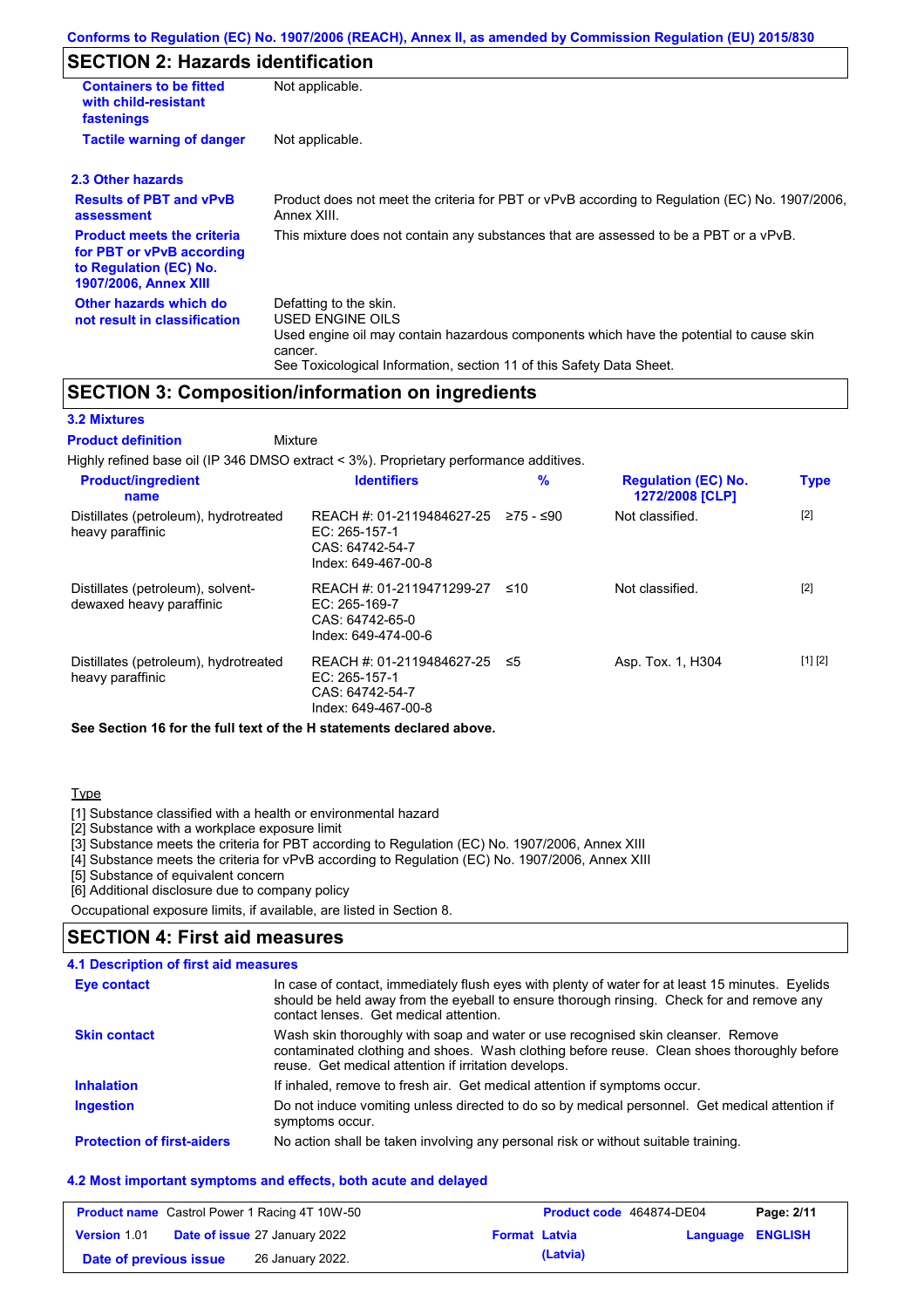#### **SECTION 4: First aid measures**

**Notes to physician** Treatment should in general be symptomatic and directed to relieving any effects. **4.3 Indication of any immediate medical attention and special treatment needed** See Section 11 for more detailed information on health effects and symptoms. **Potential acute health effects Inhalation** Vapour inhalation under ambient conditions is not normally a problem due to low vapour pressure. **Ingestion** No known significant effects or critical hazards. **Skin contact** Defatting to the skin. May cause skin dryness and irritation. **Eye contact** No known significant effects or critical hazards. **Delayed and immediate effects as well as chronic effects from short and long-term exposure Inhalation Ingestion Skin contact Eye contact** Overexposure to the inhalation of airborne droplets or aerosols may cause irritation of the respiratory tract. Ingestion of large quantities may cause nausea and diarrhoea. Prolonged or repeated contact can defat the skin and lead to irritation and/or dermatitis. Potential risk of transient stinging or redness if accidental eye contact occurs.

| <b>SECTION 5: Firefighting measures</b>                           |                                                                                                                                                                                                                                                                                                                                                                   |  |
|-------------------------------------------------------------------|-------------------------------------------------------------------------------------------------------------------------------------------------------------------------------------------------------------------------------------------------------------------------------------------------------------------------------------------------------------------|--|
| 5.1 Extinguishing media<br><b>Suitable extinguishing</b><br>media | In case of fire, use foam, dry chemical or carbon dioxide extinguisher or spray.                                                                                                                                                                                                                                                                                  |  |
| <b>Unsuitable extinguishing</b><br>media                          | Do not use water jet. The use of a water jet may cause the fire to spread by splashing the<br>burning product.                                                                                                                                                                                                                                                    |  |
| 5.2 Special hazards arising from the substance or mixture         |                                                                                                                                                                                                                                                                                                                                                                   |  |
| <b>Hazards from the</b><br>substance or mixture                   | In a fire or if heated, a pressure increase will occur and the container may burst.                                                                                                                                                                                                                                                                               |  |
| <b>Hazardous combustion</b><br>products                           | Combustion products may include the following:<br>carbon oxides $(CO, CO2)$ (carbon monoxide, carbon dioxide)                                                                                                                                                                                                                                                     |  |
| 5.3 Advice for firefighters                                       |                                                                                                                                                                                                                                                                                                                                                                   |  |
| <b>Special precautions for</b><br>fire-fighters                   | No action shall be taken involving any personal risk or without suitable training. Promptly<br>isolate the scene by removing all persons from the vicinity of the incident if there is a fire.                                                                                                                                                                    |  |
| <b>Special protective</b><br>equipment for fire-fighters          | Fire-fighters should wear appropriate protective equipment and self-contained breathing<br>apparatus (SCBA) with a full face-piece operated in positive pressure mode. Clothing for fire-<br>fighters (including helmets, protective boots and gloves) conforming to European standard EN<br>469 will provide a basic level of protection for chemical incidents. |  |

#### **SECTION 6: Accidental release measures**

| 6.1 Personal precautions, protective equipment and emergency procedures |                                            |                                                                                                                                                                                                                                                                                                                                                                                                |          |                |
|-------------------------------------------------------------------------|--------------------------------------------|------------------------------------------------------------------------------------------------------------------------------------------------------------------------------------------------------------------------------------------------------------------------------------------------------------------------------------------------------------------------------------------------|----------|----------------|
| For non-emergency<br>personnel                                          | appropriate personal protective equipment. | No action shall be taken involving any personal risk or without suitable training. Evacuate<br>surrounding areas. Keep unnecessary and unprotected personnel from entering. Do not touch<br>or walk through spilt material. Floors may be slippery; use care to avoid falling. Put on                                                                                                          |          |                |
| For emergency responders                                                | emergency personnel".                      | If specialised clothing is required to deal with the spillage, take note of any information in<br>Section 8 on suitable and unsuitable materials. See also the information in "For non-                                                                                                                                                                                                        |          |                |
| <b>6.2 Environmental</b><br>precautions                                 | waterways, soil or air).                   | Avoid dispersal of spilt material and runoff and contact with soil, waterways, drains and sewers.<br>Inform the relevant authorities if the product has caused environmental pollution (sewers,                                                                                                                                                                                                |          |                |
| 6.3 Methods and material for containment and cleaning up                |                                            |                                                                                                                                                                                                                                                                                                                                                                                                |          |                |
| <b>Small spill</b>                                                      | contractor.                                | Stop leak if without risk. Move containers from spill area. Absorb with an inert material and<br>place in an appropriate waste disposal container. Dispose of via a licensed waste disposal                                                                                                                                                                                                    |          |                |
| <b>Large spill</b>                                                      |                                            | Stop leak if without risk. Move containers from spill area. Prevent entry into sewers, water<br>courses, basements or confined areas. Contain and collect spillage with non-combustible,<br>absorbent material e.g. sand, earth, vermiculite or diatomaceous earth and place in container<br>for disposal according to local regulations. Dispose of via a licensed waste disposal contractor. |          |                |
| <b>Product name</b> Castrol Power 1 Racing 4T 10W-50                    |                                            | Product code 464874-DE04                                                                                                                                                                                                                                                                                                                                                                       |          | Page: 3/11     |
| <b>Version 1.01</b>                                                     | Date of issue 27 January 2022              | <b>Format Latvia</b>                                                                                                                                                                                                                                                                                                                                                                           | Language | <b>ENGLISH</b> |

**Date of previous issue (Latvia)** 26 January 2022.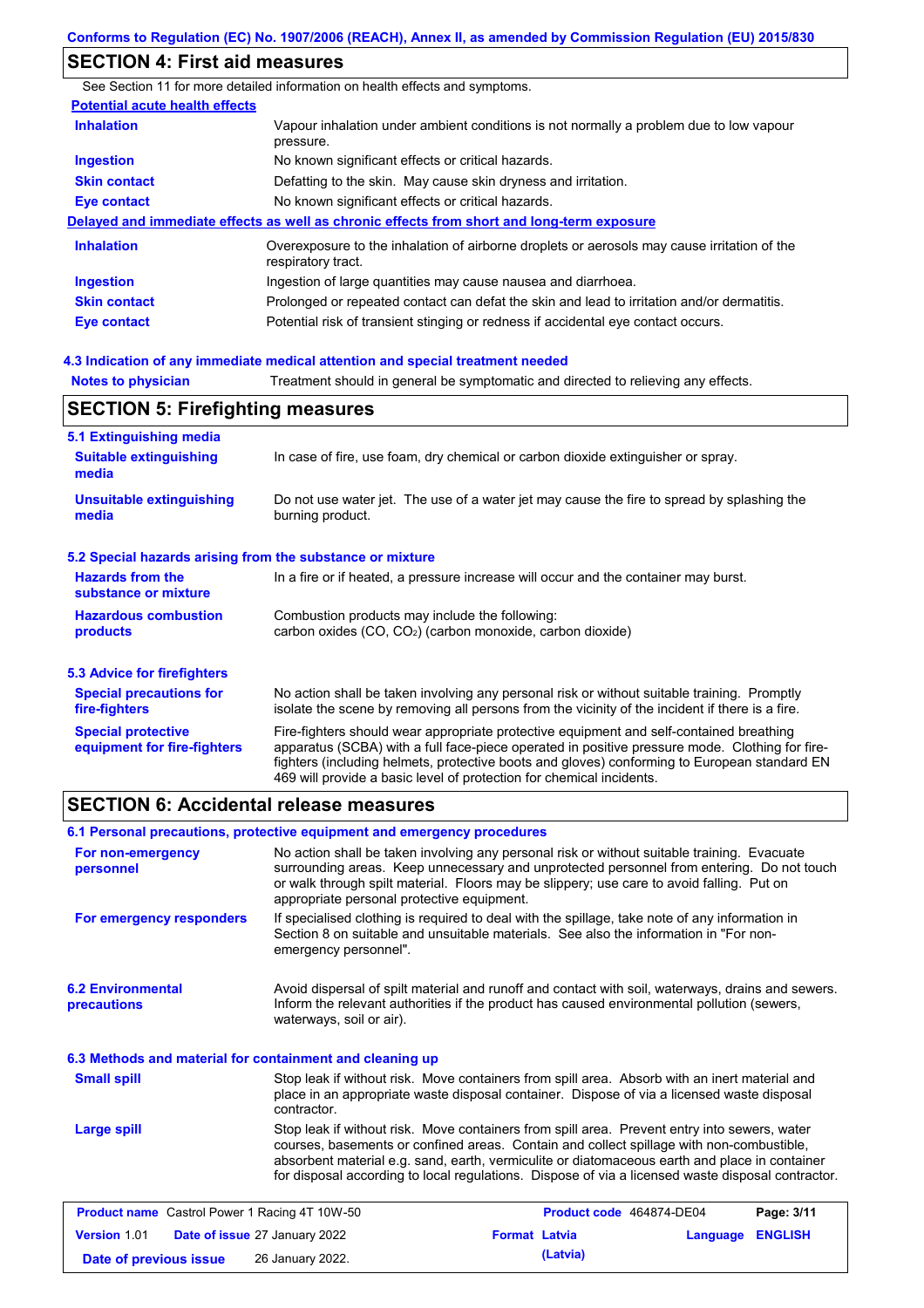#### **SECTION 6: Accidental release measures**

| 6.4 Reference to other<br><b>sections</b> | See Section 1 for emergency contact information.<br>See Section 5 for firefighting measures.<br>See Section 8 for information on appropriate personal protective equipment.<br>See Section 12 for environmental precautions.<br>See Section 13 for additional waste treatment information. |
|-------------------------------------------|--------------------------------------------------------------------------------------------------------------------------------------------------------------------------------------------------------------------------------------------------------------------------------------------|
|                                           |                                                                                                                                                                                                                                                                                            |

#### **SECTION 7: Handling and storage**

#### **7.1 Precautions for safe handling**

| <b>Protective measures</b>                                                           | Put on appropriate personal protective equipment.                                                                                                                                                                                                                                                                                                                                                                                                                                        |
|--------------------------------------------------------------------------------------|------------------------------------------------------------------------------------------------------------------------------------------------------------------------------------------------------------------------------------------------------------------------------------------------------------------------------------------------------------------------------------------------------------------------------------------------------------------------------------------|
| <b>Advice on general</b><br>occupational hygiene                                     | Eating, drinking and smoking should be prohibited in areas where this material is handled,<br>stored and processed. Wash thoroughly after handling. Remove contaminated clothing and<br>protective equipment before entering eating areas. See also Section 8 for additional<br>information on hygiene measures.                                                                                                                                                                         |
| <b>7.2 Conditions for safe</b><br>storage, including any<br><i>incompatibilities</i> | Store in accordance with local regulations. Store in a dry, cool and well-ventilated area, away<br>from incompatible materials (see Section 10). Keep away from heat and direct sunlight. Keep<br>container tightly closed and sealed until ready for use. Containers that have been opened must<br>be carefully resealed and kept upright to prevent leakage. Store and use only in equipment/<br>containers designed for use with this product. Do not store in unlabelled containers. |
| <b>Not suitable</b>                                                                  | Prolonged exposure to elevated temperature                                                                                                                                                                                                                                                                                                                                                                                                                                               |

### **7.3 Specific end use(s)**

**Recommendations**

See section 1.2 and Exposure scenarios in annex, if applicable.

#### **SECTION 8: Exposure controls/personal protection**

#### **8.1 Control parameters**

| <b>Occupational exposure limits</b>                    |                                                                                                                                                                                                                                                      |
|--------------------------------------------------------|------------------------------------------------------------------------------------------------------------------------------------------------------------------------------------------------------------------------------------------------------|
| <b>Product/ingredient name</b>                         | <b>Exposure limit values</b>                                                                                                                                                                                                                         |
| Distillates (petroleum), hydrotreated heavy paraffinic | Ministers Cabinet Regulations Nr.325 - AER (Latvia).<br>TWA: 5 mg/m <sup>3</sup> 8 hours. Issued/Revised: 5/2007                                                                                                                                     |
| Distillates (petroleum), solvent-dewaxed heavy         | Ministers Cabinet Regulations Nr.325 - AER (Latvia).                                                                                                                                                                                                 |
| paraffinic                                             | TWA: 5 mg/m <sup>3</sup> 8 hours. Issued/Revised: 5/2007                                                                                                                                                                                             |
| Distillates (petroleum), hydrotreated heavy paraffinic | Ministers Cabinet Regulations Nr.325 - AER (Latvia).<br>TWA: 5 mg/m <sup>3</sup> 8 hours. Issued/Revised: 5/2007                                                                                                                                     |
| quidance only.                                         | Whilst specific OELs for certain components may be shown in this section, other components may be present in any mist,<br>vapour or dust produced. Therefore, the specific OELs may not be applicable to the product as a whole and are provided for |
| <b>Recommended monitoring</b>                          | If this product contains ingredients with exposure limits, personal, workplace atmosphere or                                                                                                                                                         |

**procedures** biological monitoring may be required to determine the effectiveness of the ventilation or other control measures and/or the necessity to use respiratory protective equipment. Reference should be made to monitoring standards, such as the following: European Standard EN 689 (Workplace atmospheres - Guidance for the assessment of exposure by inhalation to chemical agents for comparison with limit values and measurement strategy) European Standard EN 14042 (Workplace atmospheres - Guide for the application and use of procedures for the assessment of exposure to chemical and biological agents) European Standard EN 482 (Workplace atmospheres - General requirements for the performance of procedures for the measurement of chemical agents) Reference to national guidance documents for methods for the determination of hazardous substances will also be required.

#### **Derived No Effect Level**

No DNELs/DMELs available.

#### **Predicted No Effect Concentration**

No PNECs available

#### **8.2 Exposure controls**

|                        | <b>Product name</b> Castrol Power 1 Racing 4T 10W-50 |                      | <b>Product code</b> 464874-DE04 |                         | Page: 4/11 |
|------------------------|------------------------------------------------------|----------------------|---------------------------------|-------------------------|------------|
| <b>Version 1.01</b>    | <b>Date of issue 27 January 2022</b>                 | <b>Format Latvia</b> |                                 | <b>Language ENGLISH</b> |            |
| Date of previous issue | 26 January 2022.                                     |                      | (Latvia)                        |                         |            |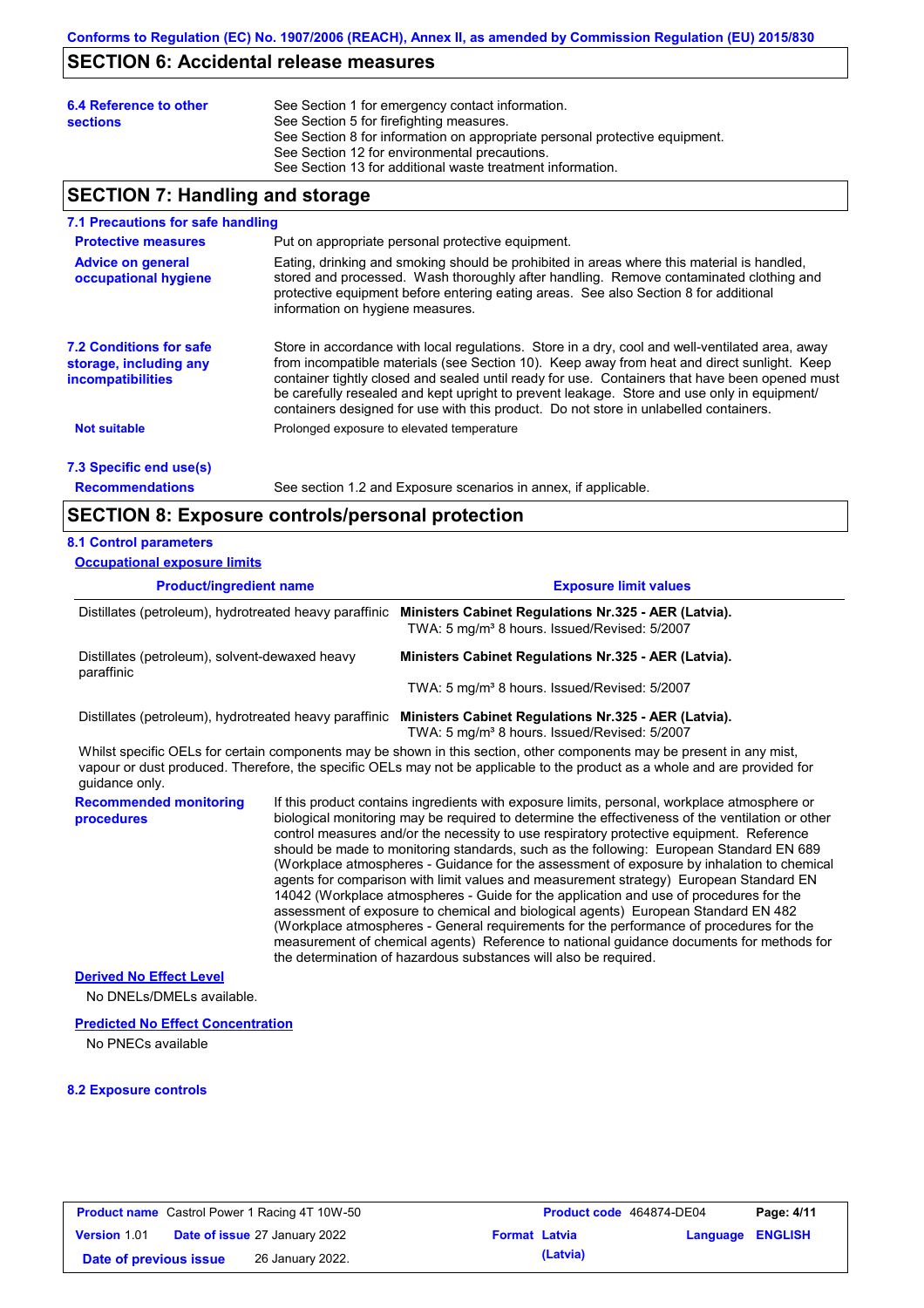## **SECTION 8: Exposure controls/personal protection**

| <b>Appropriate engineering</b><br><b>controls</b> | Provide exhaust ventilation or other engineering controls to keep the relevant airborne<br>concentrations below their respective occupational exposure limits.<br>All activities involving chemicals should be assessed for their risks to health, to ensure<br>exposures are adequately controlled. Personal protective equipment should only be considered<br>after other forms of control measures (e.g. engineering controls) have been suitably evaluated.<br>Personal protective equipment should conform to appropriate standards, be suitable for use, be<br>kept in good condition and properly maintained.<br>Your supplier of personal protective equipment should be consulted for advice on selection and<br>appropriate standards. For further information contact your national organisation for standards.<br>The final choice of protective equipment will depend upon a risk assessment. It is important to<br>ensure that all items of personal protective equipment are compatible. |
|---------------------------------------------------|---------------------------------------------------------------------------------------------------------------------------------------------------------------------------------------------------------------------------------------------------------------------------------------------------------------------------------------------------------------------------------------------------------------------------------------------------------------------------------------------------------------------------------------------------------------------------------------------------------------------------------------------------------------------------------------------------------------------------------------------------------------------------------------------------------------------------------------------------------------------------------------------------------------------------------------------------------------------------------------------------------|
| <b>Individual protection measures</b>             |                                                                                                                                                                                                                                                                                                                                                                                                                                                                                                                                                                                                                                                                                                                                                                                                                                                                                                                                                                                                         |
| <b>Hygiene measures</b>                           | Wash hands, forearms and face thoroughly after handling chemical products, before eating,<br>smoking and using the lavatory and at the end of the working period. Ensure that eyewash<br>stations and safety showers are close to the workstation location.                                                                                                                                                                                                                                                                                                                                                                                                                                                                                                                                                                                                                                                                                                                                             |
| <b>Respiratory protection</b>                     | In case of insufficient ventilation, wear suitable respiratory equipment.<br>The correct choice of respiratory protection depends upon the chemicals being handled, the<br>conditions of work and use, and the condition of the respiratory equipment. Safety procedures<br>should be developed for each intended application. Respiratory protection equipment should<br>therefore be chosen in consultation with the supplier/manufacturer and with a full assessment<br>of the working conditions.                                                                                                                                                                                                                                                                                                                                                                                                                                                                                                   |
| <b>Eye/face protection</b>                        | Safety glasses with side shields.                                                                                                                                                                                                                                                                                                                                                                                                                                                                                                                                                                                                                                                                                                                                                                                                                                                                                                                                                                       |
| <b>Skin protection</b>                            |                                                                                                                                                                                                                                                                                                                                                                                                                                                                                                                                                                                                                                                                                                                                                                                                                                                                                                                                                                                                         |
| <b>Hand protection</b>                            | <b>General Information:</b>                                                                                                                                                                                                                                                                                                                                                                                                                                                                                                                                                                                                                                                                                                                                                                                                                                                                                                                                                                             |
|                                                   | Because specific work environments and material handling practices vary, safety procedures<br>should be developed for each intended application. The correct choice of protective gloves<br>depends upon the chemicals being handled, and the conditions of work and use. Most gloves<br>provide protection for only a limited time before they must be discarded and replaced (even the<br>best chemically resistant gloves will break down after repeated chemical exposures).                                                                                                                                                                                                                                                                                                                                                                                                                                                                                                                        |
|                                                   | Gloves should be chosen in consultation with the supplier / manufacturer and taking account of<br>a full assessment of the working conditions.                                                                                                                                                                                                                                                                                                                                                                                                                                                                                                                                                                                                                                                                                                                                                                                                                                                          |
|                                                   | Recommended: Nitrile gloves.<br><b>Breakthrough time:</b>                                                                                                                                                                                                                                                                                                                                                                                                                                                                                                                                                                                                                                                                                                                                                                                                                                                                                                                                               |
|                                                   | Breakthrough time data are generated by glove manufacturers under laboratory test conditions<br>and represent how long a glove can be expected to provide effective permeation resistance. It<br>is important when following breakthrough time recommendations that actual workplace<br>conditions are taken into account. Always consult with your glove supplier for up-to-date<br>technical information on breakthrough times for the recommended glove type.<br>Our recommendations on the selection of gloves are as follows:                                                                                                                                                                                                                                                                                                                                                                                                                                                                      |
|                                                   | Continuous contact:                                                                                                                                                                                                                                                                                                                                                                                                                                                                                                                                                                                                                                                                                                                                                                                                                                                                                                                                                                                     |
|                                                   | Gloves with a minimum breakthrough time of 240 minutes, or >480 minutes if suitable gloves<br>can be obtained.<br>If suitable gloves are not available to offer that level of protection, gloves with shorter<br>breakthrough times may be acceptable as long as appropriate glove maintenance and<br>replacement regimes are determined and adhered to.                                                                                                                                                                                                                                                                                                                                                                                                                                                                                                                                                                                                                                                |
|                                                   | Short-term / splash protection:                                                                                                                                                                                                                                                                                                                                                                                                                                                                                                                                                                                                                                                                                                                                                                                                                                                                                                                                                                         |
|                                                   | Recommended breakthrough times as above.<br>It is recognised that for short-term, transient exposures, gloves with shorter breakthrough times<br>may commonly be used. Therefore, appropriate maintenance and replacement regimes must<br>be determined and rigorously followed.                                                                                                                                                                                                                                                                                                                                                                                                                                                                                                                                                                                                                                                                                                                        |
|                                                   | <b>Glove Thickness:</b>                                                                                                                                                                                                                                                                                                                                                                                                                                                                                                                                                                                                                                                                                                                                                                                                                                                                                                                                                                                 |
|                                                   | For general applications, we recommend gloves with a thickness typically greater than 0.35 mm.                                                                                                                                                                                                                                                                                                                                                                                                                                                                                                                                                                                                                                                                                                                                                                                                                                                                                                          |
|                                                   | It should be emphasised that glove thickness is not necessarily a good predictor of glove<br>resistance to a specific chemical, as the permeation efficiency of the glove will be dependent<br>on the exact composition of the glove material. Therefore, glove selection should also be based<br>on consideration of the task requirements and knowledge of breakthrough times.<br>Glove thickness may also vary depending on the glove manufacturer, the glove type and the<br>glove model. Therefore, the manufacturers' technical data should always be taken into account<br>to ensure selection of the most appropriate glove for the task.                                                                                                                                                                                                                                                                                                                                                       |
| Coetrol Dower 1 Poeing 4T 1014 50                 | <b>Droduct code</b> 464974 DE04<br>Dao: E/44                                                                                                                                                                                                                                                                                                                                                                                                                                                                                                                                                                                                                                                                                                                                                                                                                                                                                                                                                            |

|                        | <b>Product name</b> Castrol Power 1 Racing 4T 10W-50 |                      | Product code 464874-DE04 |                  | Page: 5/11 |
|------------------------|------------------------------------------------------|----------------------|--------------------------|------------------|------------|
| <b>Version 1.01</b>    | <b>Date of issue 27 January 2022</b>                 | <b>Format Latvia</b> |                          | Language ENGLISH |            |
| Date of previous issue | 26 January 2022.                                     |                      | (Latvia)                 |                  |            |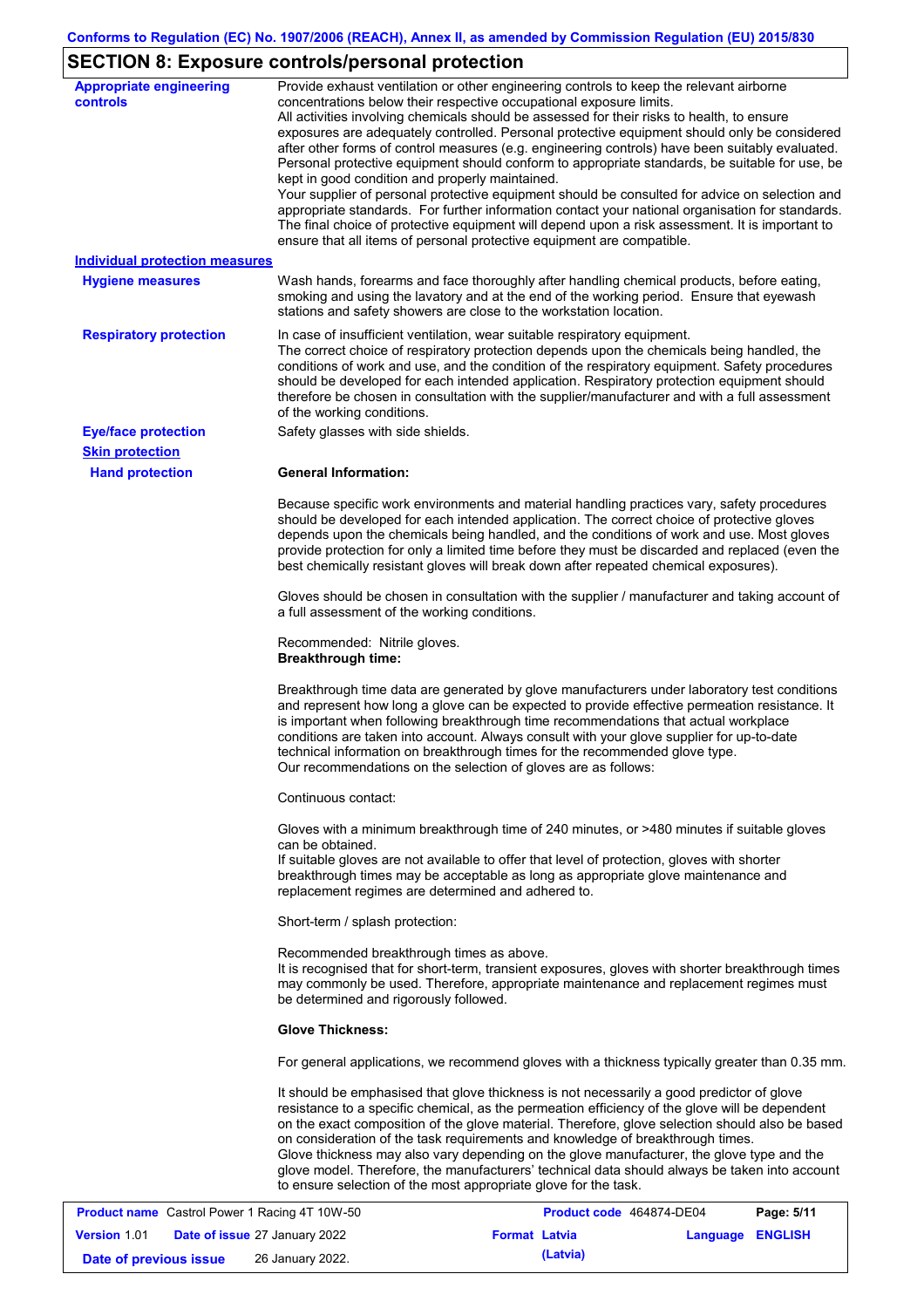### **SECTION 8: Exposure controls/personal protection**

|                                           | Note: Depending on the activity being conducted, gloves of varying thickness may be required<br>for specific tasks. For example:                                                                                                                                                                                                                                                                                                                                                                                                                                                                                                                                                      |
|-------------------------------------------|---------------------------------------------------------------------------------------------------------------------------------------------------------------------------------------------------------------------------------------------------------------------------------------------------------------------------------------------------------------------------------------------------------------------------------------------------------------------------------------------------------------------------------------------------------------------------------------------------------------------------------------------------------------------------------------|
|                                           | • Thinner gloves (down to 0.1 mm or less) may be required where a high degree of manual<br>dexterity is needed. However, these gloves are only likely to give short duration protection and<br>would normally be just for single use applications, then disposed of.                                                                                                                                                                                                                                                                                                                                                                                                                  |
|                                           | • Thicker gloves (up to 3 mm or more) may be required where there is a mechanical (as well<br>as a chemical) risk i.e. where there is abrasion or puncture potential.                                                                                                                                                                                                                                                                                                                                                                                                                                                                                                                 |
| <b>Skin and body</b>                      | Use of protective clothing is good industrial practice.<br>Personal protective equipment for the body should be selected based on the task being<br>performed and the risks involved and should be approved by a specialist before handling this<br>product.<br>Cotton or polyester/cotton overalls will only provide protection against light superficial<br>contamination that will not soak through to the skin. Overalls should be laundered on a regular<br>basis. When the risk of skin exposure is high (e.g. when cleaning up spillages or if there is a<br>risk of splashing) then chemical resistant aprons and/or impervious chemical suits and boots<br>will be required. |
| <b>Refer to standards:</b>                | Respiratory protection: EN 529<br>Gloves: EN 420, EN 374<br>Eye protection: EN 166<br>Filtering half-mask: EN 149<br>Filtering half-mask with valve: EN 405<br>Half-mask: EN 140 plus filter<br>Full-face mask: EN 136 plus filter<br>Particulate filters: EN 143<br>Gas/combined filters: EN 14387                                                                                                                                                                                                                                                                                                                                                                                   |
| <b>Environmental exposure</b><br>controls | Emissions from ventilation or work process equipment should be checked to ensure they<br>comply with the requirements of environmental protection legislation. In some cases, fume<br>scrubbers, filters or engineering modifications to the process equipment will be necessary to<br>reduce emissions to acceptable levels.                                                                                                                                                                                                                                                                                                                                                         |

### **SECTION 9: Physical and chemical properties**

The conditions of measurement of all properties are at standard temperature and pressure unless otherwise indicated.

#### **9.1 Information on basic physical and chemical properties**

| <b>Appearance</b>                                      |                                            |           |                         |                      |                          |                            |
|--------------------------------------------------------|--------------------------------------------|-----------|-------------------------|----------------------|--------------------------|----------------------------|
| <b>Physical state</b>                                  | Liquid.                                    |           |                         |                      |                          |                            |
| <b>Colour</b>                                          | Red.                                       |           |                         |                      |                          |                            |
| <b>Odour</b>                                           | Not available.                             |           |                         |                      |                          |                            |
| <b>Odour threshold</b>                                 | Not available.                             |           |                         |                      |                          |                            |
| pH                                                     | Not applicable.                            |           |                         |                      |                          |                            |
| <b>Melting point/freezing point</b>                    | Not available.                             |           |                         |                      |                          |                            |
| Initial boiling point and boiling<br>range             | Not available.                             |           |                         |                      |                          |                            |
| <b>Pour point</b>                                      | $-36 °C$                                   |           |                         |                      |                          |                            |
| <b>Flash point</b>                                     | Closed cup: 205°C (401°F) [Pensky-Martens] |           |                         |                      |                          |                            |
| <b>Evaporation rate</b>                                | Not available.                             |           |                         |                      |                          |                            |
| <b>Flammability (solid, gas)</b>                       | Not available.                             |           |                         |                      |                          |                            |
| <b>Upper/lower flammability or</b><br>explosive limits | Not available.                             |           |                         |                      |                          |                            |
| <b>Vapour pressure</b>                                 | Not available.                             |           |                         |                      |                          |                            |
|                                                        |                                            |           | Vapour Pressure at 20°C |                      |                          | Vapour pressure at 50°C    |
|                                                        | <b>Ingredient name</b>                     | mm Hg kPa | <b>Method</b>           | m <sub>m</sub><br>Hg | kPa                      | <b>Method</b>              |
|                                                        |                                            |           |                         |                      |                          |                            |
|                                                        |                                            |           |                         |                      |                          |                            |
|                                                        |                                            |           |                         |                      |                          |                            |
|                                                        |                                            |           |                         |                      | Product code 464874-DE04 | Page: 6/11                 |
| <b>Product name</b> Castrol Power 1 Racing 4T 10W-50   |                                            |           |                         |                      |                          |                            |
| Version 1.01<br>Date of issue 27 January 2022          |                                            |           | <b>Format Latvia</b>    |                      |                          | <b>ENGLISH</b><br>Language |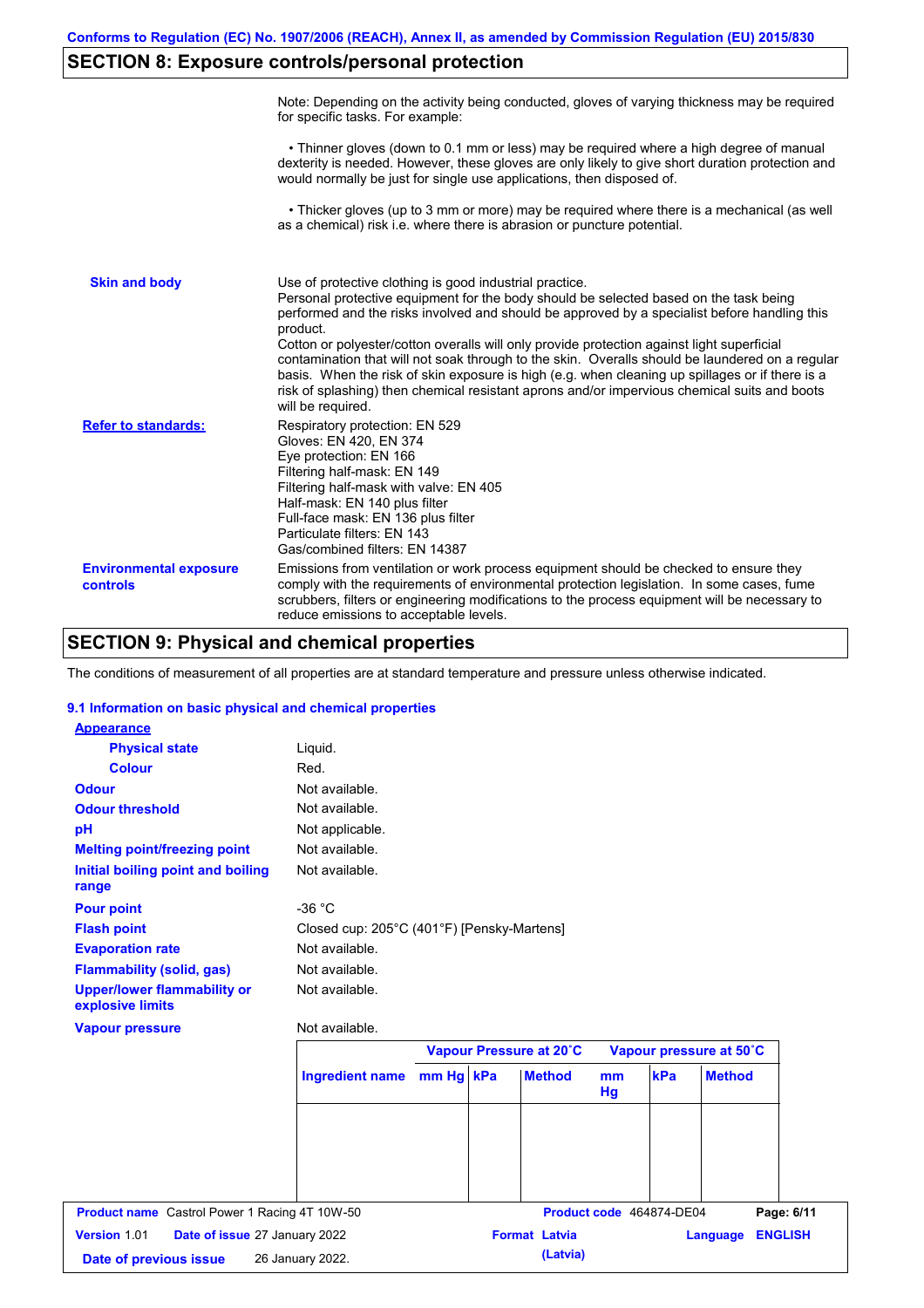### **SECTION 9: Physical and chemical properties**

| <b>10.2 Chemical stability</b>                    | The product is stable.                                                                                                                   |
|---------------------------------------------------|------------------------------------------------------------------------------------------------------------------------------------------|
| <b>10.1 Reactivity</b>                            | No specific test data available for this product. Refer to Conditions to avoid and Incompatible<br>materials for additional information. |
| <b>SECTION 10: Stability and reactivity</b>       |                                                                                                                                          |
| No additional information.                        |                                                                                                                                          |
| 9.2 Other information                             |                                                                                                                                          |
| <b>Median particle size</b>                       | Not applicable.                                                                                                                          |
| <b>Particle characteristics</b>                   |                                                                                                                                          |
| <b>Oxidising properties</b>                       | Not available.                                                                                                                           |
| <b>Explosive properties</b>                       | Not available.                                                                                                                           |
| <b>Viscosity</b>                                  | Kinematic: 113.2 mm <sup>2</sup> /s (113.2 cSt) at 40°C<br>Kinematic: 16.4 to 17.8 mm <sup>2</sup> /s (16.4 to 17.8 cSt) at 100°C        |
| <b>Decomposition temperature</b>                  | Not available.                                                                                                                           |
| <b>Auto-ignition temperature</b>                  | Not available.                                                                                                                           |
| <b>Partition coefficient: n-octanol/</b><br>water | Not applicable.                                                                                                                          |
| <b>Solubility(ies)</b>                            | insoluble in water.                                                                                                                      |
| <b>Density</b>                                    | <1000 kg/m <sup>3</sup> (<1 g/cm <sup>3</sup> ) at 15 <sup>°</sup> C                                                                     |
| <b>Relative density</b>                           | Not available.                                                                                                                           |
| <b>Vapour density</b>                             | Not available.                                                                                                                           |
|                                                   | Distillates (petroleum),<br>< 0.011<br><b>ASTM D 5191</b><br>< 0.08<br>hydrotreated heavy<br>paraffinic                                  |
|                                                   | Distillates (petroleum),<br>< 0.011<br><b>ASTM D 5191</b><br>< 0.08<br>solvent-dewaxed<br>heavy paraffinic                               |
|                                                   | Distillates (petroleum),<br>< 0.08<br>< 0.011<br><b>ASTM D 5191</b><br>hydrotreated heavy<br>paraffinic                                  |

| <b>10.3 Possibility of</b>         | Under normal conditions of storage and use, hazardous reactions will not occur.            |
|------------------------------------|--------------------------------------------------------------------------------------------|
| hazardous reactions                | Under normal conditions of storage and use, hazardous polymerisation will not occur.       |
| <b>10.4 Conditions to avoid</b>    | Avoid all possible sources of ignition (spark or flame).                                   |
| <b>10.5 Incompatible materials</b> | Reactive or incompatible with the following materials: oxidising materials.                |
| <b>10.6 Hazardous</b>              | Under normal conditions of storage and use, hazardous decomposition products should not be |
| decomposition products             | produced.                                                                                  |

# **SECTION 11: Toxicological information**

| 11.1 Information on toxicological effects          |                                                                                                     |
|----------------------------------------------------|-----------------------------------------------------------------------------------------------------|
| <b>Acute toxicity estimates</b>                    |                                                                                                     |
| Not available.                                     |                                                                                                     |
| <b>Information on likely</b><br>routes of exposure | Routes of entry anticipated: Dermal, Inhalation.                                                    |
| <b>Potential acute health effects</b>              |                                                                                                     |
| <b>Inhalation</b>                                  | Vapour inhalation under ambient conditions is not normally a problem due to low vapour<br>pressure. |
| <b>Ingestion</b>                                   | No known significant effects or critical hazards.                                                   |
| <b>Skin contact</b>                                | Defatting to the skin. May cause skin dryness and irritation.                                       |
| Eye contact                                        | No known significant effects or critical hazards.                                                   |
|                                                    | Symptoms related to the physical, chemical and toxicological characteristics                        |
| <b>Inhalation</b>                                  | No specific data.                                                                                   |
| <b>Ingestion</b>                                   | No specific data.                                                                                   |
|                                                    |                                                                                                     |

|                        | <b>Product name</b> Castrol Power 1 Racing 4T 10W-50 |                      | <b>Product code</b> 464874-DE04 |                         | Page: 7/11 |
|------------------------|------------------------------------------------------|----------------------|---------------------------------|-------------------------|------------|
| <b>Version 1.01</b>    | <b>Date of issue 27 January 2022</b>                 | <b>Format Latvia</b> |                                 | <b>Language ENGLISH</b> |            |
| Date of previous issue | 26 January 2022.                                     |                      | (Latvia)                        |                         |            |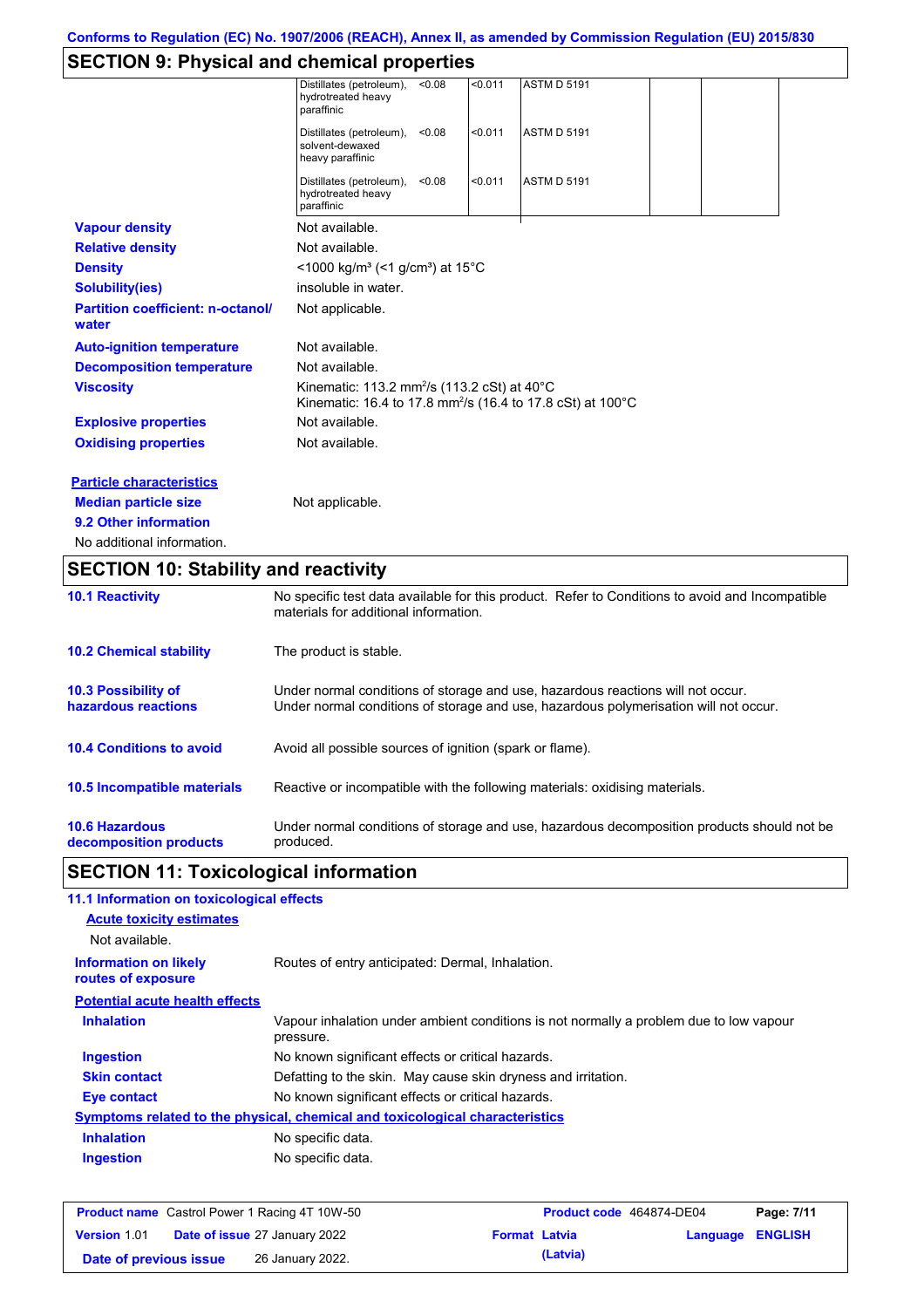### **SECTION 11: Toxicological information**

| <b>Skin contact</b>                     | Adverse symptoms may include the following:<br>irritation<br>dryness<br>cracking                                                                                                                                                                                                                                                                                                                         |
|-----------------------------------------|----------------------------------------------------------------------------------------------------------------------------------------------------------------------------------------------------------------------------------------------------------------------------------------------------------------------------------------------------------------------------------------------------------|
| <b>Eye contact</b>                      | No specific data.                                                                                                                                                                                                                                                                                                                                                                                        |
|                                         | Delayed and immediate effects as well as chronic effects from short and long-term exposure                                                                                                                                                                                                                                                                                                               |
| <b>Inhalation</b>                       | Overexposure to the inhalation of airborne droplets or aerosols may cause irritation of the<br>respiratory tract.                                                                                                                                                                                                                                                                                        |
| <b>Ingestion</b>                        | Ingestion of large quantities may cause nausea and diarrhoea.                                                                                                                                                                                                                                                                                                                                            |
| <b>Skin contact</b>                     | Prolonged or repeated contact can defat the skin and lead to irritation and/or dermatitis.                                                                                                                                                                                                                                                                                                               |
| Eye contact                             | Potential risk of transient stinging or redness if accidental eye contact occurs.                                                                                                                                                                                                                                                                                                                        |
| <b>Potential chronic health effects</b> |                                                                                                                                                                                                                                                                                                                                                                                                          |
| <b>General</b>                          | USED ENGINE OILS<br>Combustion products resulting from the operation of internal combustion engines contaminate<br>engine oils during use. Used engine oil may contain hazardous components which have the<br>potential to cause skin cancer. Frequent or prolonged contact with all types and makes of used<br>engine oil must therefore be avoided and a high standard of personal hygiene maintained. |
| <b>Carcinogenicity</b>                  | No known significant effects or critical hazards.                                                                                                                                                                                                                                                                                                                                                        |
| <b>Mutagenicity</b>                     | No known significant effects or critical hazards.                                                                                                                                                                                                                                                                                                                                                        |
| <b>Developmental effects</b>            | No known significant effects or critical hazards.                                                                                                                                                                                                                                                                                                                                                        |
| <b>Fertility effects</b>                | No known significant effects or critical hazards.                                                                                                                                                                                                                                                                                                                                                        |

### **SECTION 12: Ecological information**

### **12.1 Toxicity**

**Environmental hazards** Not classified as dangerous

#### **12.2 Persistence and degradability**

Expected to be biodegradable.

#### **12.3 Bioaccumulative potential**

This product is not expected to bioaccumulate through food chains in the environment.

| <b>12.4 Mobility in soil</b>                                         |                                                                      |
|----------------------------------------------------------------------|----------------------------------------------------------------------|
| <b>Soil/water partition</b><br><b>coefficient</b> (K <sub>oc</sub> ) | Not available.                                                       |
| <b>Mobility</b>                                                      | Spillages may penetrate the soil causing ground water contamination. |

#### **12.5 Results of PBT and vPvB assessment**

Product does not meet the criteria for PBT or vPvB according to Regulation (EC) No. 1907/2006, Annex XIII.

| 12.6 Other adverse effects          |                                                                                                                           |
|-------------------------------------|---------------------------------------------------------------------------------------------------------------------------|
| <b>Other ecological information</b> | Spills may form a film on water surfaces causing physical damage to organisms. Oxygen<br>transfer could also be impaired. |

#### **SECTION 13: Disposal considerations**

#### **13.1 Waste treatment methods**

#### **Product**

**Methods of disposal**

Where possible, arrange for product to be recycled. Dispose of via an authorised person/ licensed waste disposal contractor in accordance with local regulations.

#### **Hazardous waste** Yes.

**European waste catalogue (EWC)**

| <b>Waste code</b> | <b>Waste designation</b>                                                                                                    |
|-------------------|-----------------------------------------------------------------------------------------------------------------------------|
| $130205*$         | Imineral-based non-chlorinated engine, gear and lubricating oils                                                            |
|                   | However, deviation from the intended use and/or the presence of any potential contaminants may require an alternative waste |

isence of any potential contaminants may require an alternative waste disposal code to be assigned by the end user.

#### **Packaging**

| <b>Methods of disposal</b> | Where possible, arrange for product to be recycled. Dispose of via an authorised person/ |  |
|----------------------------|------------------------------------------------------------------------------------------|--|
|                            | licensed waste disposal contractor in accordance with local regulations.                 |  |

| <b>Product name</b> Castrol Power 1 Racing 4T 10W-50 |                                      |                      | Product code 464874-DE04 |                  | Page: 8/11 |
|------------------------------------------------------|--------------------------------------|----------------------|--------------------------|------------------|------------|
| <b>Version 1.01</b>                                  | <b>Date of issue 27 January 2022</b> | <b>Format Latvia</b> |                          | Language ENGLISH |            |
| Date of previous issue                               | 26 January 2022.                     |                      | (Latvia)                 |                  |            |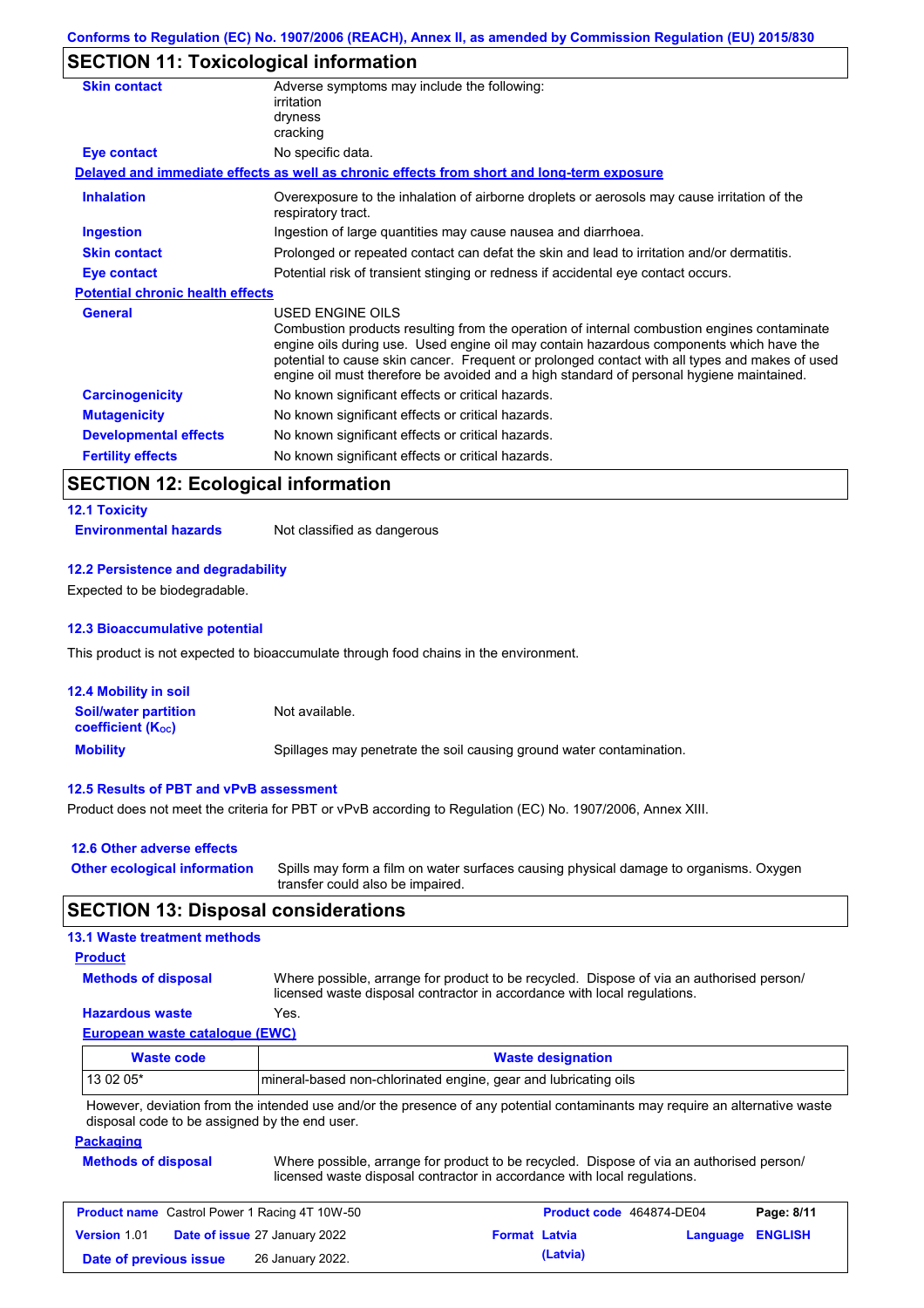**Conforms to Regulation (EC) No. 1907/2006 (REACH), Annex II, as amended by Commission Regulation (EU) 2015/830**

### **SECTION 13: Disposal considerations**

**Special precautions** This material and its container must be disposed of in a safe way. Empty containers or liners may retain some product residues. Avoid dispersal of spilt material and runoff and contact with soil, waterways, drains and sewers. **References** Commission 2014/955/EU

Directive 2008/98/EC

|                                           | <b>ADR/RID</b> | <b>ADN</b>     | <b>IMDG</b>    | <b>IATA</b>    |
|-------------------------------------------|----------------|----------------|----------------|----------------|
| 14.1 UN number                            | Not regulated. | Not regulated. | Not regulated. | Not regulated. |
| 14.2 UN proper<br>shipping name           |                |                |                |                |
| <b>14.3 Transport</b><br>hazard class(es) |                |                |                |                |
| 14.4 Packing<br>group                     |                |                |                |                |
| 14.5<br><b>Environmental</b><br>hazards   | INo.           | No.            | No.            | No.            |
| <b>Additional</b><br>information          |                |                |                |                |

**14.6 Special precautions for user** Not available.

**14.7 Transport in bulk according to IMO instruments** Not available.

### **SECTION 15: Regulatory information**

|                                                                                                                                                          | 15.1 Safety, health and environmental regulations/legislation specific for the substance or mixture                            |
|----------------------------------------------------------------------------------------------------------------------------------------------------------|--------------------------------------------------------------------------------------------------------------------------------|
| EU Regulation (EC) No. 1907/2006 (REACH)                                                                                                                 |                                                                                                                                |
| <b>Annex XIV - List of substances subject to authorisation</b>                                                                                           |                                                                                                                                |
| <b>Annex XIV</b>                                                                                                                                         |                                                                                                                                |
| None of the components are listed.                                                                                                                       |                                                                                                                                |
| <b>Substances of very high concern</b>                                                                                                                   |                                                                                                                                |
| None of the components are listed.                                                                                                                       |                                                                                                                                |
| EU Regulation (EC) No. 1907/2006 (REACH)                                                                                                                 |                                                                                                                                |
| <b>Annex XVII - Restrictions</b><br>on the manufacture,<br>placing on the market<br>and use of certain<br>dangerous substances,<br>mixtures and articles | Not applicable.                                                                                                                |
| <b>Other regulations</b>                                                                                                                                 |                                                                                                                                |
| <b>REACH Status</b>                                                                                                                                      | The company, as identified in Section 1, sells this product in the EU in compliance with the<br>current requirements of REACH. |
| <b>United States inventory</b><br>(TSCA 8b)                                                                                                              | All components are active or exempted.                                                                                         |
| <b>Australia inventory (AIIC)</b>                                                                                                                        | At least one component is not listed.                                                                                          |
| <b>Canada inventory</b>                                                                                                                                  | All components are listed or exempted.                                                                                         |
| <b>China inventory (IECSC)</b>                                                                                                                           | All components are listed or exempted.                                                                                         |
| <b>Japan inventory (CSCL)</b>                                                                                                                            | All components are listed or exempted.                                                                                         |
| <b>Korea inventory (KECI)</b>                                                                                                                            | All components are listed or exempted.                                                                                         |
| <b>Philippines inventory</b><br>(PICCS)                                                                                                                  | All components are listed or exempted.                                                                                         |
|                                                                                                                                                          |                                                                                                                                |

| <b>Product name</b> Castrol Power 1 Racing 4T 10W-50 |  |                                      | Product code 464874-DE04 |          | Page: 9/11              |  |
|------------------------------------------------------|--|--------------------------------------|--------------------------|----------|-------------------------|--|
| <b>Version 1.01</b>                                  |  | <b>Date of issue 27 January 2022</b> | <b>Format Latvia</b>     |          | <b>Language ENGLISH</b> |  |
| Date of previous issue                               |  | 26 January 2022.                     |                          | (Latvia) |                         |  |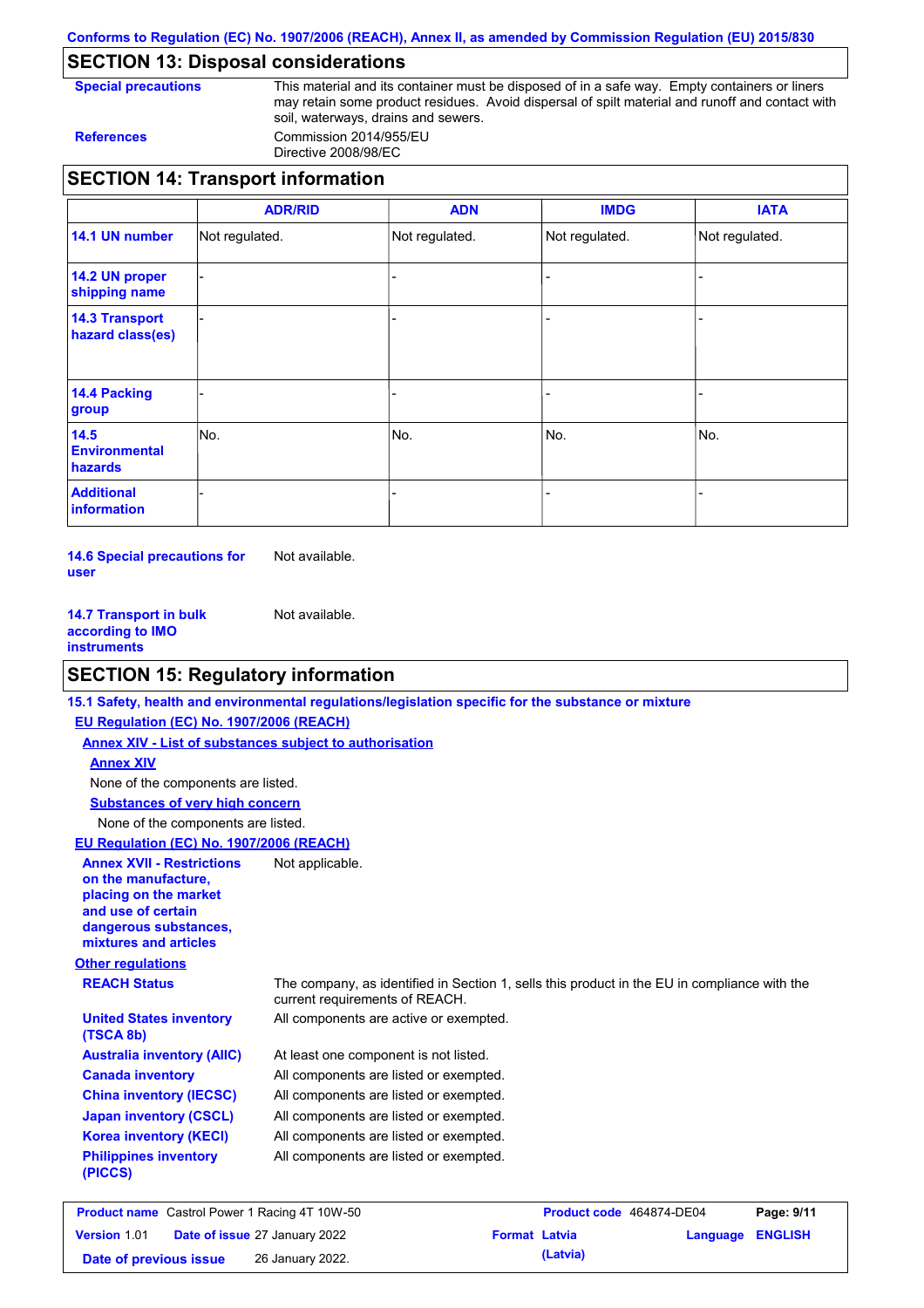## **SECTION 15: Regulatory information**

| <b>Taiwan Chemical</b><br><b>Substances Inventory</b><br>(TCSI) | All components are listed or exempted.                                                                                                                                                    |
|-----------------------------------------------------------------|-------------------------------------------------------------------------------------------------------------------------------------------------------------------------------------------|
| Ozone depleting substances (1005/2009/EU)                       |                                                                                                                                                                                           |
| Not listed.                                                     |                                                                                                                                                                                           |
| Prior Informed Consent (PIC) (649/2012/EU)                      |                                                                                                                                                                                           |
| Not listed.                                                     |                                                                                                                                                                                           |
| <b>Persistent Organic Pollutants</b><br>Not listed.             |                                                                                                                                                                                           |
| <b>EU - Water framework directive - Priority substances</b>     |                                                                                                                                                                                           |
| None of the components are listed.                              |                                                                                                                                                                                           |
| <b>Seveso Directive</b>                                         |                                                                                                                                                                                           |
| This product is not controlled under the Seveso Directive.      |                                                                                                                                                                                           |
|                                                                 |                                                                                                                                                                                           |
| <b>15.2 Chemical safety</b><br>assessment                       | A Chemical Safety Assessment has been carried out for one or more of the substances within<br>this mixture. A Chemical Safety Assessment has not been carried out for the mixture itself. |

### **SECTION 16: Other information**

| <b>Abbreviations and acronyms</b> | ADN = European Provisions concerning the International Carriage of Dangerous Goods by<br>Inland Waterway              |
|-----------------------------------|-----------------------------------------------------------------------------------------------------------------------|
|                                   | ADR = The European Agreement concerning the International Carriage of Dangerous Goods by                              |
|                                   | Road                                                                                                                  |
|                                   | ATE = Acute Toxicity Estimate                                                                                         |
|                                   | <b>BCF = Bioconcentration Factor</b>                                                                                  |
|                                   | CAS = Chemical Abstracts Service                                                                                      |
|                                   | CLP = Classification, Labelling and Packaging Regulation [Regulation (EC) No. 1272/2008]                              |
|                                   | CSA = Chemical Safety Assessment                                                                                      |
|                                   | CSR = Chemical Safety Report                                                                                          |
|                                   | DMEL = Derived Minimal Effect Level                                                                                   |
|                                   | DNEL = Derived No Effect Level                                                                                        |
|                                   | EINECS = European Inventory of Existing Commercial chemical Substances                                                |
|                                   | ES = Exposure Scenario                                                                                                |
|                                   | EUH statement = CLP-specific Hazard statement                                                                         |
|                                   | EWC = European Waste Catalogue                                                                                        |
|                                   | GHS = Globally Harmonized System of Classification and Labelling of Chemicals                                         |
|                                   | IATA = International Air Transport Association                                                                        |
|                                   | IBC = Intermediate Bulk Container                                                                                     |
|                                   | <b>IMDG</b> = International Maritime Dangerous Goods<br>LogPow = logarithm of the octanol/water partition coefficient |
|                                   | MARPOL = International Convention for the Prevention of Pollution From Ships, 1973 as                                 |
|                                   | modified by the Protocol of 1978. ("Marpol" = marine pollution)                                                       |
|                                   | OECD = Organisation for Economic Co-operation and Development                                                         |
|                                   | PBT = Persistent, Bioaccumulative and Toxic                                                                           |
|                                   | <b>PNEC</b> = Predicted No Effect Concentration                                                                       |
|                                   | REACH = Registration, Evaluation, Authorisation and Restriction of Chemicals Regulation                               |
|                                   | [Regulation (EC) No. 1907/2006]                                                                                       |
|                                   | RID = The Regulations concerning the International Carriage of Dangerous Goods by Rail                                |
|                                   | <b>RRN = REACH Registration Number</b>                                                                                |
|                                   | SADT = Self-Accelerating Decomposition Temperature                                                                    |
|                                   | SVHC = Substances of Very High Concern                                                                                |
|                                   | STOT-RE = Specific Target Organ Toxicity - Repeated Exposure                                                          |
|                                   | STOT-SE = Specific Target Organ Toxicity - Single Exposure                                                            |
|                                   | TWA = Time weighted average                                                                                           |
|                                   | $UN = United Nations$                                                                                                 |
|                                   | UVCB = Complex hydrocarbon substance                                                                                  |
|                                   | VOC = Volatile Organic Compound                                                                                       |
|                                   | vPvB = Very Persistent and Very Bioaccumulative                                                                       |
|                                   | Varies = may contain one or more of the following 64741-88-4 / RRN 01-2119488706-23,                                  |
|                                   | 64741-89-5 / RRN 01-2119487067-30, 64741-95-3 / RRN 01-2119487081-40, 64741-96-4/ RRN                                 |
|                                   | 01-2119483621-38.                            64742-01-4 / RRN 01-2119488707-21.                      64742-44-5       |
|                                   | 01-2119985177-24, 64742-45-6, 64742-52-5 / RRN 01-2119467170-45, 64742-53-6 / RRN                                     |
|                                   | 01-2119480375-34, 64742-54-7 / RRN 01-2119484627-25, 64742-55-8 / RRN                                                 |
|                                   | 01-2119487077-29, 64742-56-9 / RRN 01-2119480132-48, 64742-57-0 / RRN                                                 |
|                                   | 01-2119489287-22, 64742-58-1, 64742-62-7 / RRN 01-2119480472-38, 64742-63-8,                                          |
|                                   |                                                                                                                       |

| <b>Product name</b> Castrol Power 1 Racing 4T 10W-50 |  |                                      | Product code 464874-DE04 |          | Page: 10/11      |  |
|------------------------------------------------------|--|--------------------------------------|--------------------------|----------|------------------|--|
| <b>Version 1.01</b>                                  |  | <b>Date of issue 27 January 2022</b> | <b>Format Latvia</b>     |          | Language ENGLISH |  |
| Date of previous issue                               |  | 26 January 2022.                     |                          | (Latvia) |                  |  |